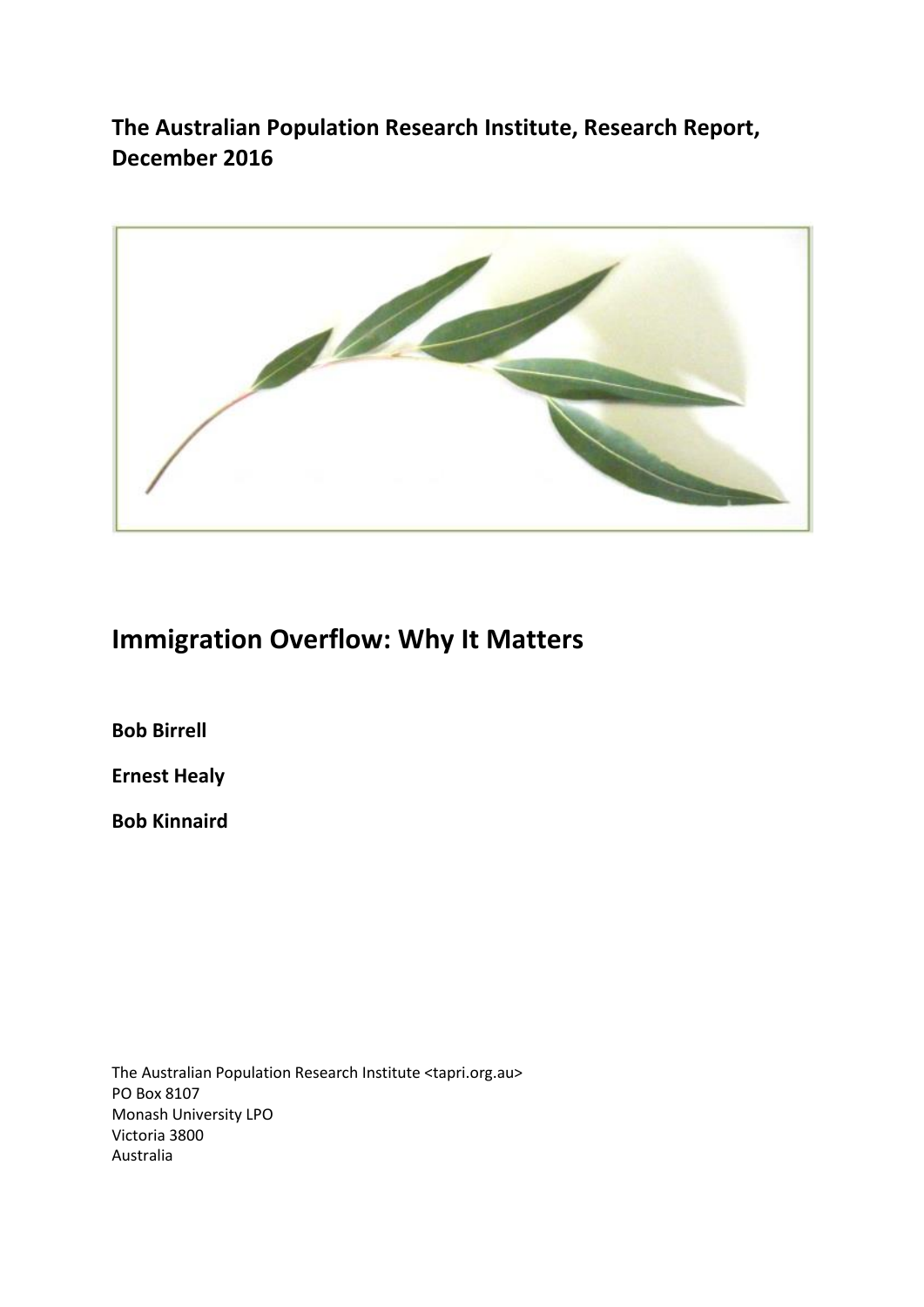#### **Report authors**

Bob Birrell (mobile 0413 021 126) is the Head of the Australian Population Research Institute (TAPRI), an independent, non-profit research organisation. Ernest Healy and Bob Kinnaird are both research associates with TAPRI.

The authors wish to acknowledge the work of Katharine Betts in editing the original draft and Virginia Rapson in undertaking the analysis of some of the included data and the layout of the final paper.

Articles published by the Australian Population Research Institute may be republished provided the institute and its writers are appropriately credited, and a link is made to our website <tapri.org.au>.

Any articles reproduced cannot be edited or any material sold separately.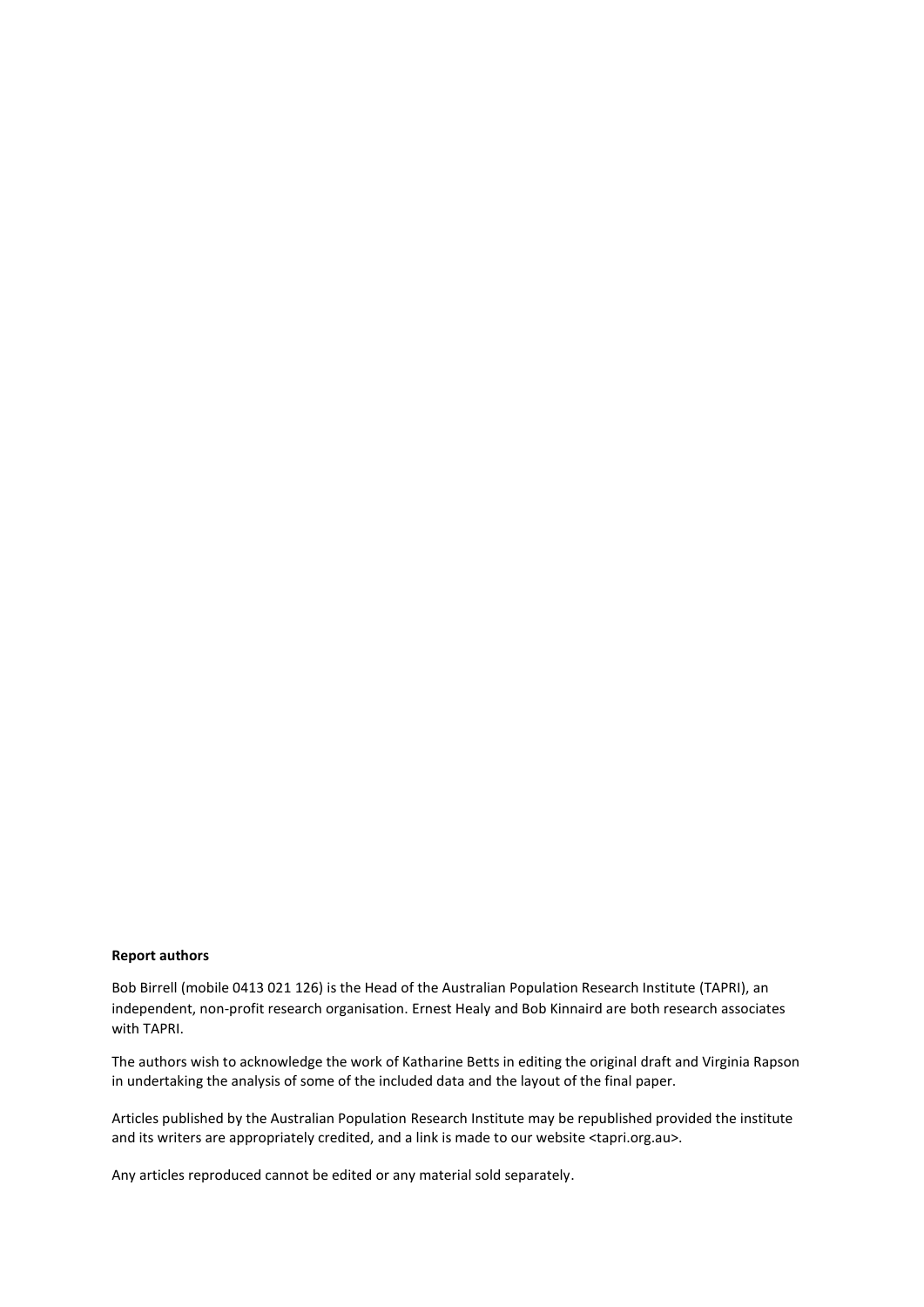#### **Immigration Overflow: Why It Matters**

#### **Bob Birrell, Ernest Healy and Bob Kinnaird**

#### **Major findings**

We highlight two issues. The first is the high and increasing numbers of IT professionals being granted 457 visas. They constitute by far the largest occupation group within the 457 program. Most are Indian nationals who are sponsored by Indian IT service companies. They have been successful in winning a major chunk of Australia's IT consulting work on the basis of these 457 visa holders. They have succeeded in part because they are paying these professionals much lower salaries than the market rate for IT professionals in Australia.

The second issue is that the Australian government has persisted with a record high annual permanent migration intake of around 205,000, despite the weakening of the Australian economy since the end of the resources boom in 2012. This permanent intake is the major source of Australia's very high rate of population growth. This is having a disastrous impact on Sydney and Melbourne where just over half of the migrants settle.

Migration advocates argue that this impact is being offset by the influx of 'highly trained' skilled migrants in occupations which are in short supply in Australia. It does this, it is asserted, by requiring them to hold an occupation on the Skilled Occupation List (SOL). The 'highly trained' outcome is said to reflect the rigorous selection criteria of the points-tested visa subclasses. They make up the majority of skilled migrants that are visaed under the skilled migration program.

These claims are not true. Any relationship that there was between skills recruited under the pointstested visa subclasses and shortages in the labour market has eroded. As to the qualities of the migrants selected, the selection system bar has been set so low that if any high skilled persons are visaed it is an accident.

It is currently the clearly stated Coalition Government policy to ignore the current state of the labour market when occupations are assessed for listing on the SOL. The SOL acts as smokescreen behind which the government's real priorities are exercised.

The first of these is the achievement of its population growth targets. The second is to support the overseas student industry, whose recruitment strategies depend on these graduates having a strong chance of obtaining a permanent residence visa on completion of their course. To this end the points test has been crafted so as to ensure that applicants who have graduated from Australian universities are given priority.

We offer some reform proposals that will make the program responsive to the state of the Australian labour market and more sensitive to the interests of Australian job seekers. However, the main purpose of this report is to expose the myths that are currently used to justify the migration program. Only when these myths are consigned to the dustbin are we likely to have an informed debate about migration policy.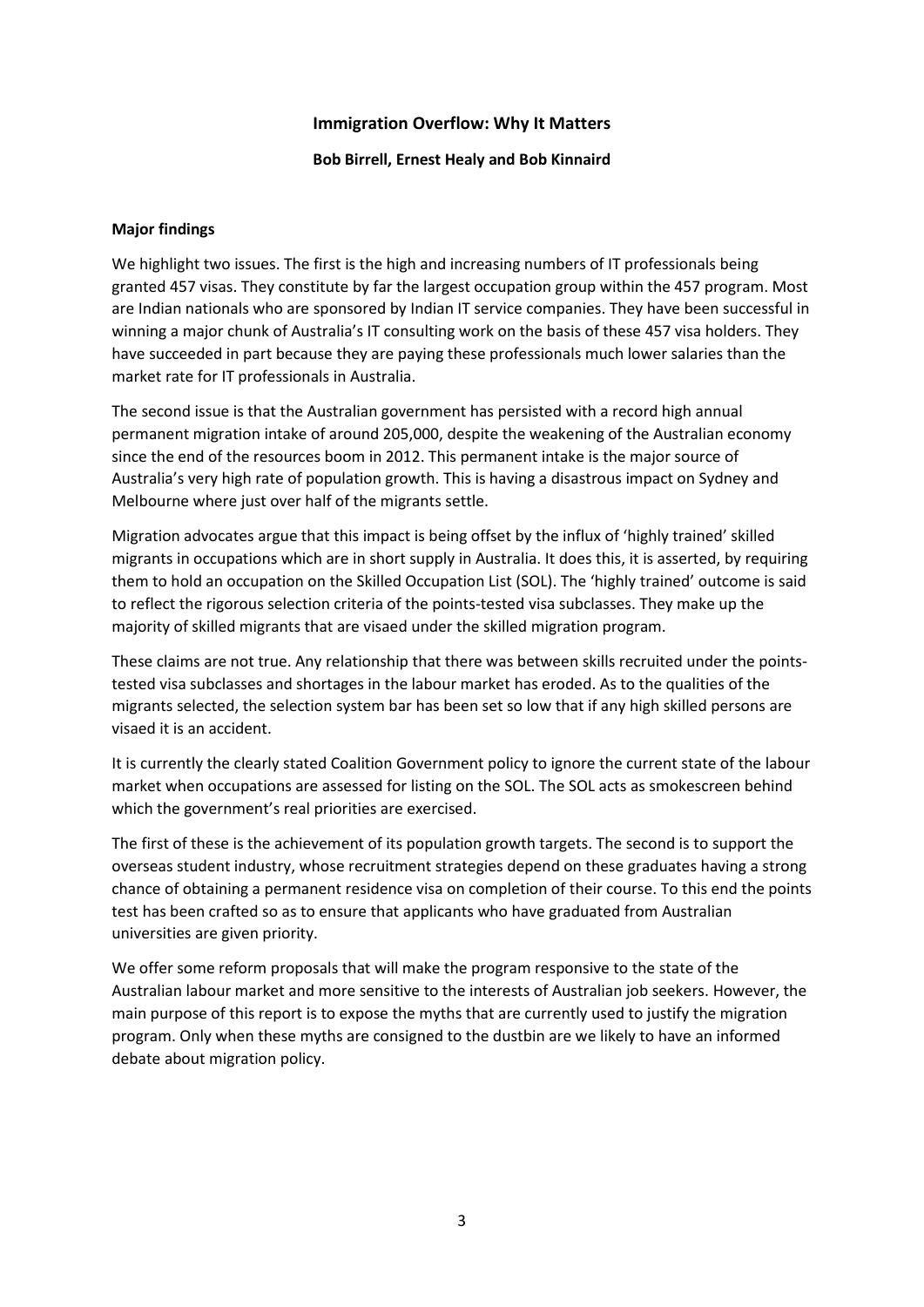#### **What skills are being recruited?**

Professionals dominate the skilled permanent and 457 programs. Within their ranks, three occupations stand out (see Table 1). They are IT professionals, engineers and accountants (including auditors). The number of accountants, though still large, dropped a bit in 2015-16. The engineers remained at a high level in 2015-16. The IT professionals continued to increase in 2015-16 from an already very high base. The latter make up by far the largest occupational group visaed under the permanent and temporary skilled programs.

We have put the permanent and 457 visa data together in Table 1 so that the reader can appreciate the combined numbers. From the point of view of Australian graduates entering the labour market it is this combined impact that matters. As we show, recent Australian graduates in each of three major professions identified are struggling to find professional work. Competition from the migrant influx is part of the problem. The 17,185 IT professionals visaed in 2015-16 (Table 1) indicate the scale of the problem. By contrast, just over 5,000 residents are currently completing undergraduate course in IT each year.

| 3NIIICU IIIIKI AUDII PIUKI AIII PY SCICCLEU UCCUPALIUIIS, AUSLI AIIA, 2015-14 LU 2015-10 |                       |                       |                         |                         |                       |                          |                         |                       |                          |
|------------------------------------------------------------------------------------------|-----------------------|-----------------------|-------------------------|-------------------------|-----------------------|--------------------------|-------------------------|-----------------------|--------------------------|
| Occupation                                                                               |                       | 2013-14               |                         | 2014-15                 |                       | 2015-16                  |                         |                       |                          |
| Code and Name                                                                            | Permanent             | 457                   | Total                   | Permanent               | 457                   | Total                    | Permanent               | 457                   | Total                    |
| 2211 Accountants                                                                         | 6,715                 | 1,313                 | 8,028                   | 6,778                   | 1,260                 | 8,038                    | 4,363                   | 982                   | 5,345                    |
| 2212 Auditors                                                                            | 386                   | 153                   | 539                     | 976                     | 232                   | 1,208                    | 2,008                   | 250                   | 2,258                    |
| <b>Total Accountancy professionals</b>                                                   | 7,101                 | 1,466                 | 8,567                   | 7,754                   | 1,492                 | 9,246                    | 6,371                   | 1,232                 | 7,603                    |
| 2611 ICT Analysts<br>2613 Programmers<br>2631 Computer Networkers                        | 1,554<br>5,273<br>964 | 1,795<br>4,161<br>240 | 3,349<br>9,434<br>1,204 | 2,232<br>5,208<br>1,230 | 2,098<br>5,231<br>272 | 4,330<br>10,439<br>1,502 | 1,848<br>6,150<br>1,735 | 2,208<br>4,984<br>260 | 4,056<br>11,134<br>1,995 |
| Total ICT professionals                                                                  | 7,791                 | 6,196                 | 13,987                  | 8,670                   | 7,601                 | 16,271                   | 9,733                   | 7,452                 | 17,185                   |
| <b>Total Engineering professionals</b>                                                   | 5,279                 | 1,776                 | 7,055                   | 6,113                   | 1,527                 | 7,640                    | 6,847                   | 1,097                 | 7,944                    |
| Other occupations                                                                        |                       | 41,364 42,501         | 83,865                  | 36,945                  | 40,505                | 77,450                   | 37.784                  | 35,614                | 73,398                   |
| Total all occupations                                                                    | 61,535                | 51,939                | 113,474                 | 59,482                  | 51,125                | 110,607                  | 60.735                  |                       | 45,395 106,130           |

| Table 1: Visas issued for temporary residence under visa subclass 457 and for permanent residence under the |
|-------------------------------------------------------------------------------------------------------------|
| skilled migration program by selected occupations, Australia, 2013-14 to 2015-16                            |

Source: Department of Trade, visas issued data, 2013-14, 2014-15 and 2015-16; Department of Immigration and Border Protection, 2015-16 (BE 10296.01)

Note: The data provided by the Department of Immigration and Border Protection on permanent migrants for 2014-15 and 2015-16 include a range of variables. Where there were fewer than 5 persons meeting any particular combination of these variables, DIBP recorded the counts between 1 and 4 as < 5 for privacy reasons. Overall, 25% of the cases were reported as <5 and hence had to be estimated by TAPRI based on the total counts for each of the six main visa categories for the Skilled Migration Stream which were provided separately by DIBP. In the selected occupations shown in this table, the proportion of cases that had to be estimated by TAPRI was lower than 25% because of the large numbers in each occupational group and the fewer cases with restricted information.

Before focussing on the IT situation, let's first consider the claim of the building and property industries that the migration intake is delivering the crucial migrant tradespersons needed to cope with Australia's booming metropolitan construction industries.

This claim is false. Among the permanent migrants, tradespersons  $-$  except for cooks  $-$  are conspicuous by their absence. There were 60,735 primary applicants visaed under the permanent entry skilled program in 2015-16. Of these, only 6,147 were tradespersons. This group included just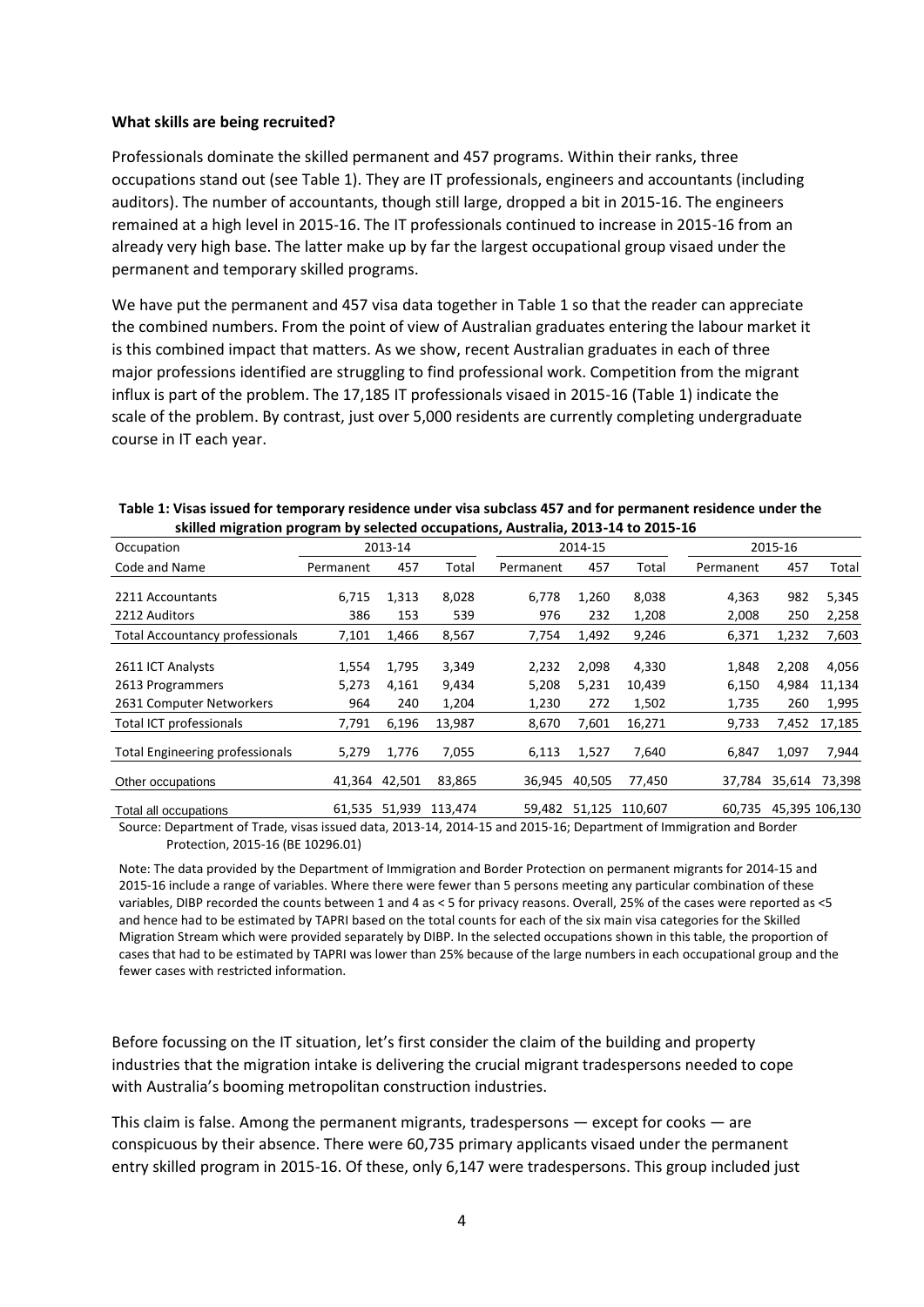1,658 construction tradespersons. By far the largest group in the trades were chefs, cooks, bakers and pastrycooks, who together comprised 4,155 or 68 per cent of all tradespersons visaed in 2015- 16.

The story was similar for the 457 program. In 2015-15, of the 45,395 primary applicants visaed only 7,201 were tradespersons, of whom 1,547 were in construction trade occupations. Their numbers, too, were dwarfed by the 4,751 chefs, cooks and pastrycooks granted 457 visas in 2015-16.

#### **The IT invasion via the 457 program**

The Australian ICT industry consists of two major components. The first is concerned with the operation of the IT software and hardware almost all businesses and government agencies have installed. The second is the smaller, but vital, IT consulting sector. This sector provides the advice, planning and initial installation services for new hardware and software and often the ongoing development of these services.

Australian consulting firms have to compete with multinational corporations like IBM and Accenture in tendering for this business. For over a decade they have had to cope with a new competitor. This is the Indian IT service companies. They are now a major force around the globe, led by firms like Tata Consulting Services and Infosys.

The Indian IT service companies have been very successful in winning IT consulting work in the design and implementation of new IT software systems for Australian businesses and governments. One of the reasons for this success is that they import their own staff on temporary visas to do much of the work. As Table 2 shows, some 76 per cent of the 7,542 457 visas issued in the three IT occupations listed were to Indian nationals. The great majority of these were sponsored by Indian IT service companies as intra-company transferees.

|                | ingrants approved under the skill stream) |                                   |              |                |                                            |         |          |          |  |
|----------------|-------------------------------------------|-----------------------------------|--------------|----------------|--------------------------------------------|---------|----------|----------|--|
|                |                                           | Permanent migrants - Skill Stream |              |                | Visa subclass 457 Temporary Business Entry |         |          |          |  |
|                | 2014-15                                   | 2015-16                           | 2014-15      | 2015-16        | 2014-15                                    | 2015-16 | 2014-15  | 2015-16  |  |
| Nationality    | No.                                       | No.                               | Per cent     | Per cent       | No.                                        | No.     | Per cent | Per cent |  |
| India          | 4,134                                     | 5,570                             | 48           | 57             | 5,803                                      | 5,671   | 76       | 76       |  |
| Pakistan       | 738                                       | 547                               | 9            | 6              | 40                                         | 28      | 1        | 0        |  |
| China, PRC     | 731                                       | 728                               | 8            | 7              | 150                                        | 131     | 2        | 2        |  |
| Philippines    | 312                                       | 344                               | 4            | 4              | 157                                        | 199     | 2        | 3        |  |
| United Kingdom | 293                                       | 263                               | 3            | 3              | 223                                        | 191     | 3        | 3        |  |
| Iran           | 284                                       | 135                               | 3            | 1              | 18                                         | 15      | 0        | 0        |  |
| Sri Lanka      | 223                                       | 206                               | 3            | 2              | 18                                         | 20      | 0        | 0        |  |
| Bangladesh     | 189                                       | 112                               | 2            | 1              | 5                                          | $<$ 5   | 0        | 0        |  |
| Malaysia       | 123                                       | 132                               | $\mathbf{1}$ | $\mathbf 1$    | 29                                         | 24      | 0        | 0        |  |
| Nepal          | 112                                       | 216                               | 1            | $\overline{2}$ | 9                                          | 9       | 0        | 0        |  |
| Other          | 1,530                                     | 1,481                             | 18           | 15             | 1,149                                      | 1,164   | 15       | 16       |  |
| Total          | 8,670                                     | 9,733                             | 100          | 100            | 7,601                                      | 7,453   | 100      | 100      |  |

#### **Table 2: Visas issued for permanent skilled migrants and for visa subclass 457 Temporary Business Entry holders whose occupation is 2611 ICT data analysts, 2613 Programmers or 2631 Computer Networkers, Australia, 2014-15 and 2015-16 (ranked by the top 10 nationalities of permanent migrants approved under the Skill Stream)**

Source: Department of Trade, visa issued data 2014-15 and 2015-16; Department of Immigration and Border Protection, 2016 (BE10296.01)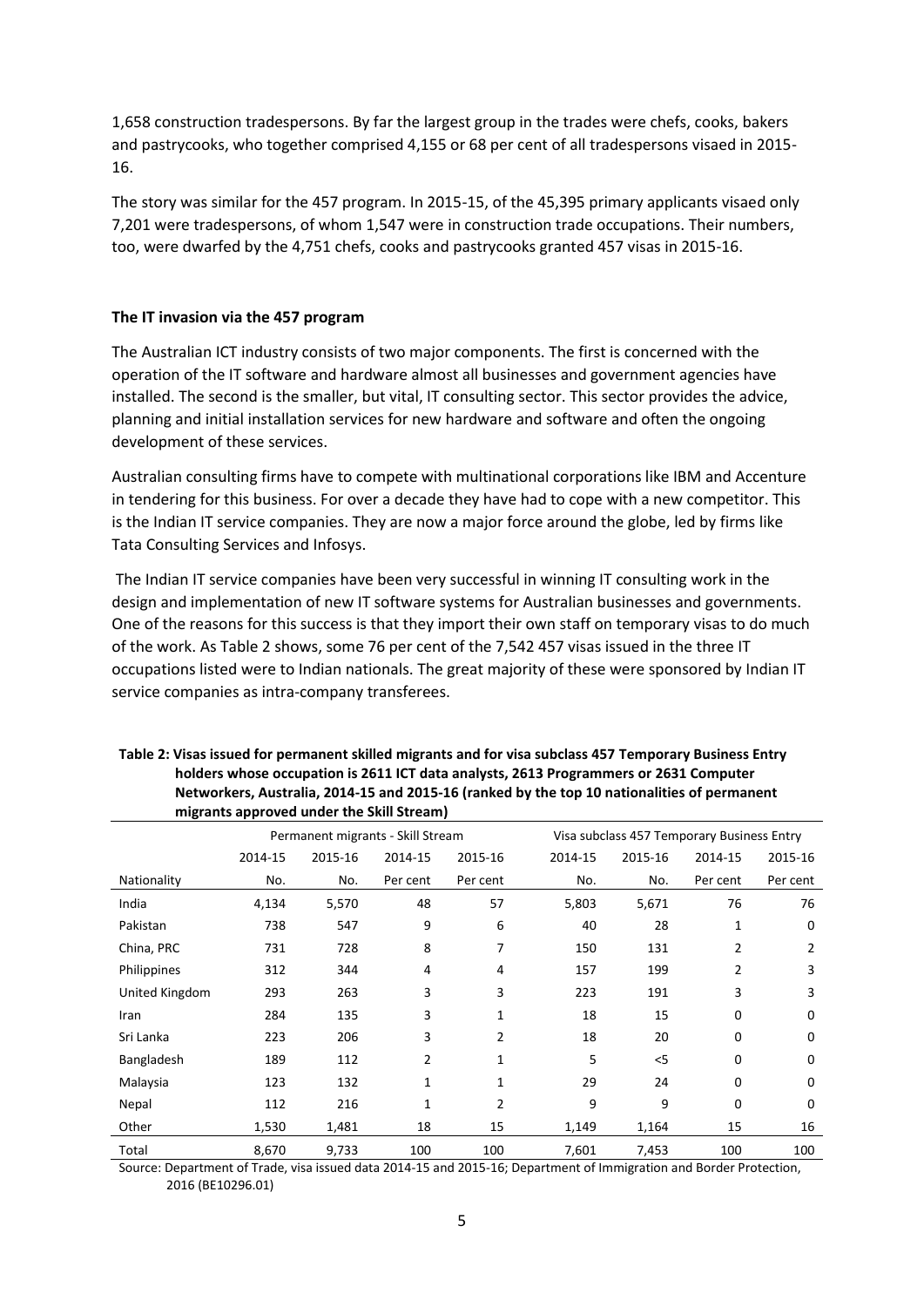Many of these staff represent the cream of the crop of the huge number of graduates from Indian universities and colleges. The IT service companies can take their pick from the vast number keen to work for them. Once employed most are trained in-house in the latest hardware and software programs that the service companies offer for Australian clients.

The Indian IT service company business model is built around utilising their India-based staff to provide the professionals needed for the work they are winning in Australia and then offshoring as much of the work as possible back to low-cost India. They make the plausible claim that they are bringing in highly skilled personnel to do the work. Indeed, they reject any accusations that they are paying relatively low wages. According to the National Association of Software and Service Companies (NASSCOM), the Indian IT lobby group, its constituent IT service companies pay well above the government's income threshold for 457 wages (the TSMIT). The lobby states that:

Given current and future salary rates in our industry, TSMIT in its current form does not present an issue to our membership, and it is largely redundant to consideration of nomination applications lodged by our members.<sup>1</sup>

This statement appears to be untrue, thus giving the service companies another key advantage. Once in Australia their staff are *being paid at much lower rates than experienced resident IT professionals and in some cases even new local graduates.* 

We know this is the case because the Department of immigration and Border Protection (DIBP) provided unpublished data on the nominated base salary levels for those granted 457 visas in 2014- 15 for the two largest of IT professions identified in Table 1, that is, ANZSCO 2611 ICT analysts and 2613 programmers.<sup>2</sup> This data has not previously been released. Sponsors have to tell DIBP what the salary level of each 457 sponsored professional will be. There is no guarantee that the person will actually be paid at that rate. If anything, it may be less, or more hours worked, since once they are here those sponsored have no choice but to work with their sponsor and there is hardly any checking of what they are actually paid.

According to the ABS, the average Australian salary for full-time non-managerial employees in professional level IT occupations in 2014 was around \$100,000.<sup>3</sup> For the 5,722 of the total of 7,329 who were Indian nationals in these two occupations in 2014-15, the salary level was very low. Some 61.4 per cent had a nominated base salary below \$70,180 — some \$30,000 below average IT professionals' salaries (see Appendix I).

Even more disturbing is the relatively high proportion of these Indian IT professionals (28 per cent) whose 457 visas were approved at the extremely low base salary of \$53,900 or less. This is despite the fact that only eight per cent of the 457 visas granted to Indians in the two ICT occupations in 2014-15 were aged less than 25.

The median starting salary for local ICT graduates under the age of 25 is around \$54,000. Coincidentally, the 457 minimum salary 'floor' is set at \$53,900.

As the data in Appendix I show, between 2012-13 when Labor was in office and 2013-14 under the Coalition the proportion of Indian 457 IT professionals approved at the very low base salaries increased dramatically, from eight per cent to 27 per cent. <sup>4</sup>

How could this be? Since the Labor Government legislated on the matter in 2009, sponsoring employers are supposed to pay the '457 market rate' for the occupation in question. This position was affirmed by the report of the Coalition Government initiated inquiry into 457s. This report, entitled *Robust New Foundations*, was published in September 2014.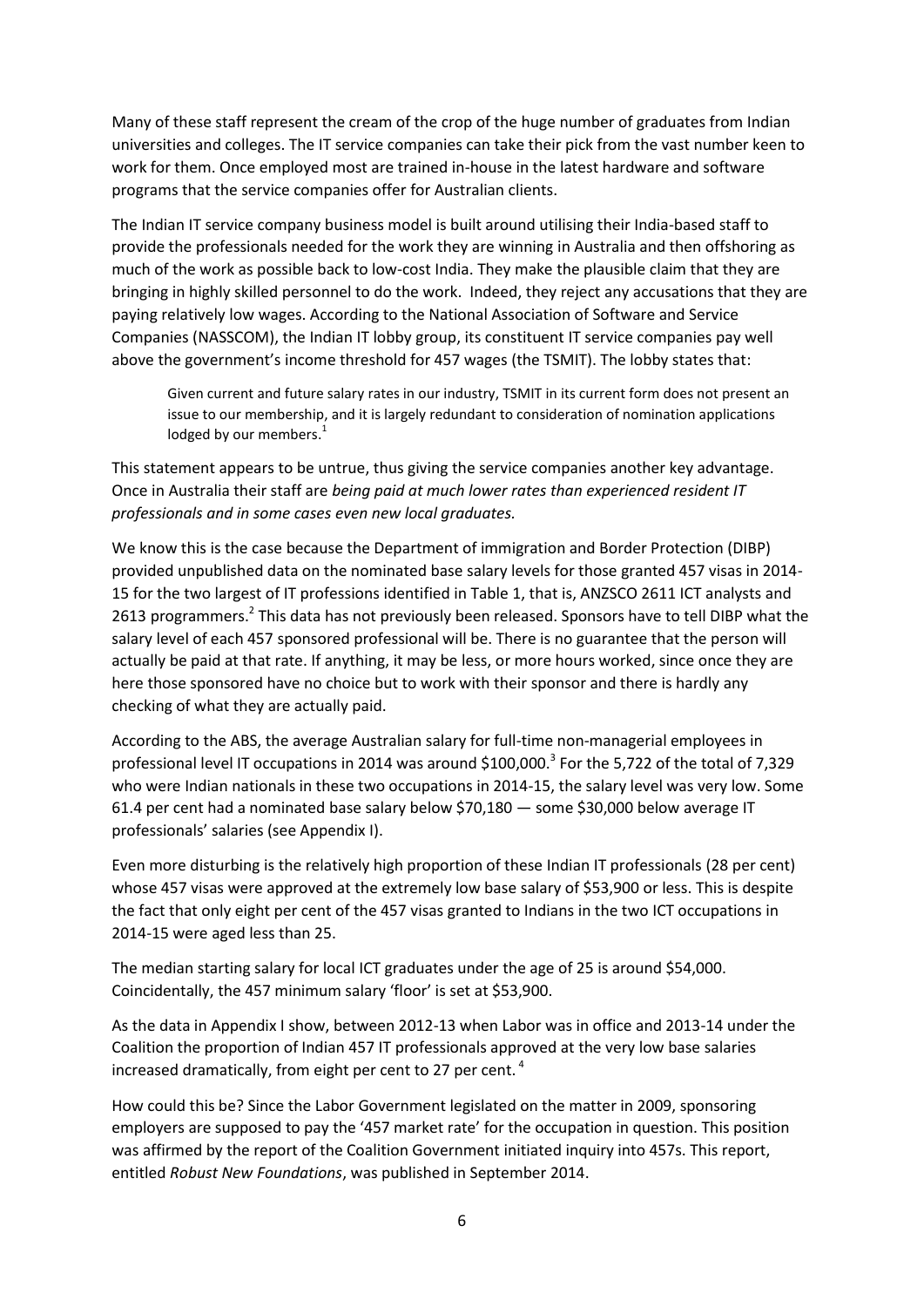The inquiry indicated that the Department of Immigration and Border Protection (DIBP) takes market rates into account when evaluating the sponsor's nominated salary rates. It recommended that this practice continue. It stated that 'we believe that the integrity of the 457 programme requires a continuation of the market rate approach.<sup>5</sup> The Coalition Government when responding to the report supported this recommendation.<sup>6</sup>

Clearly, the legislated requirement to pay the 457 market salary rate is not being implemented in the case of the Indian IT service companies (and perhaps other multinationals with Indian branches). The violation is obvious, given that more than one-quarter (28%) of Indian 457s in the two ICT occupations had their visas approved at no more than Australian IT graduate starting salaries.

For the transferred Indian staff, there is still an incentive to come to Australia because even Australian graduate entry level wages are attractive relative to salary rates for IT professionals in India.

The result is that the Indian service companies have an enormous competitive advantage in tendering for IT consulting work. Their success here also means that they are in a good position to provide clients with the low cost option of moving the operations they have installed to their offshore offices. The service companies' staff know the work. Indeed, in many cases they have been trained by the client's Australian staff in its specifications before the Australian IT workers are retrenched.

The Turnbull government has pushed a high profile campaign to promote IT innovation in Australia. Yet right under its nose, the 457 visa program is facilitating the heist of a large chunk of advanced computing work. We don't know why the DIBP has not taken action to enforce 457 market salary rates, or whether it is acting under Ministerial directions. Maybe the government believed NASSCOM's claim (quoted above) that its member firms use 457 visas to transfer experienced high level IT professionals who are paid at levels well above the 457 minimum.<sup>7</sup>

Nothing was said about the matter in *Robust New Foundations*. When we asked the inquiry leaders if they were aware of the situation, they said that they did not ask DIBP to provide the detailed nominated salary data referred to above.

Perhaps the government is blinded by its globalising agenda, that is, its enthusiasm for the free movement of skills, capital and trade across borders. It may not want to know what is really going on and thus has no interest in investigating the matter.

Or perhaps it knows and is tolerating this use of low-wage 457 ICT labour because it lowers the ICT costs of corporate Australia and government agencies.

In any event, the Coalition government will be unwilling to change this state of affairs without being pressured to do so. It is currently negotiating an FTA with India, known as the 'Australia-India Comprehensive Economic Cooperation Agreement'. Negotiations stalled somewhat in 2016, but the Trump election and the demise of the Trans Pacific Partnership (TPP) mean all other potential FTAs including the one with India gain a new importance.

The Coalition Government will therefore be keen to not to upset the Indian government and business lobby by enforcing the 457 market salary rate obligation on Indian IT firms operating in Australia.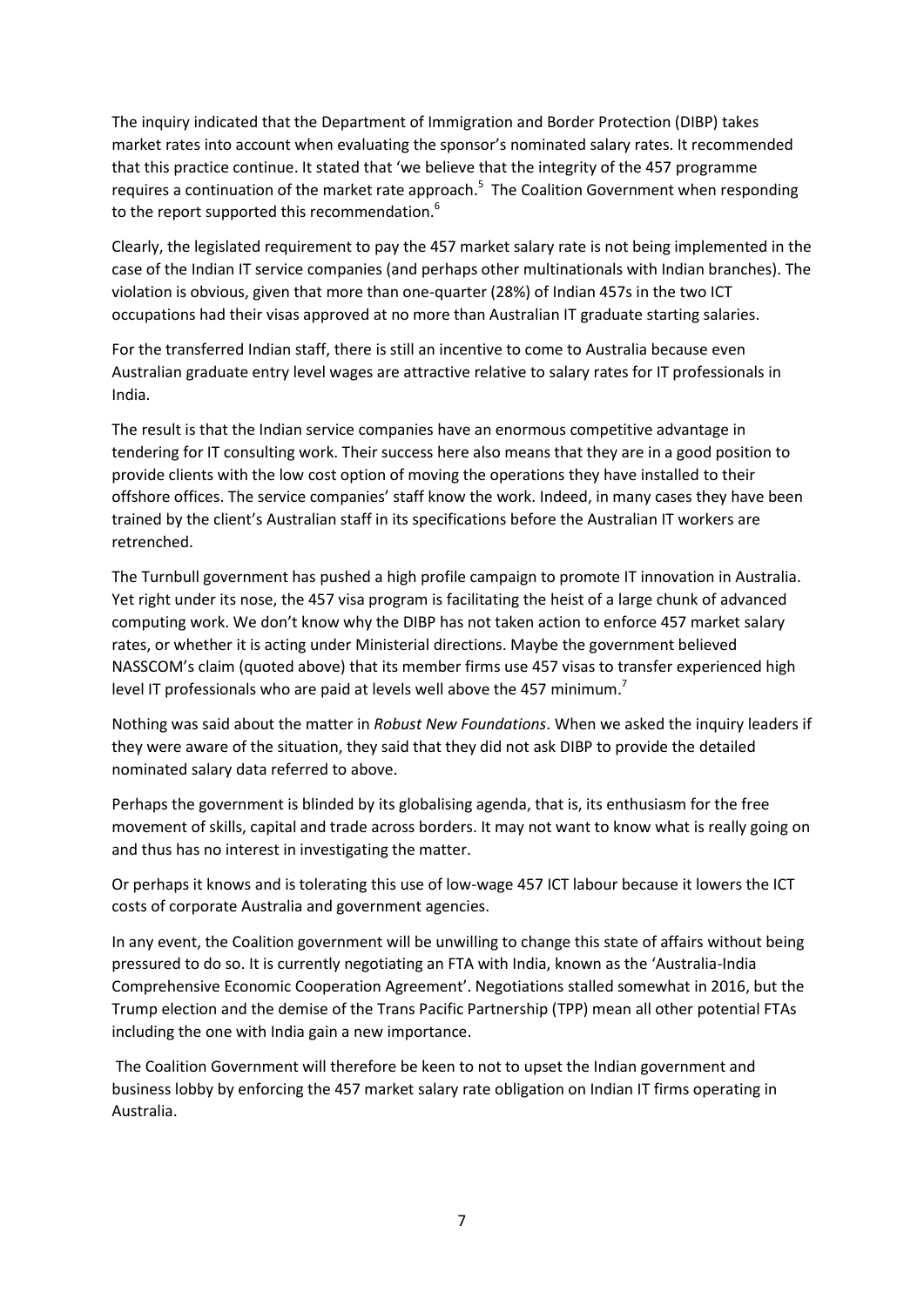#### **The permanent program: what's driving it?**

The permanent migration intake includes family migrants and the humanitarian program. However, the largest part is made up of migrants visaed under the skilled visa subclasses. The current target for this latter group in 2016-17 is 128,000 (the same level as in 2015-16). This target is even higher than was the case during the investment phase of the resources boom when it reached 125,755 in 2011-12. In addition, there is an annual target of around 61,000 family visas (not including the dependents of skilled migrants) and around 14,000 for humanitarian migrants. The total of around 203,000 is a record high.

The permanent program is the dominant contributor to Australia's high rate of population growth, though there is also a contribution from net movements in and out of Australia from temporary migrants and Australian residents. The result is that Australia is experiencing the highest rate of population growth in the developed world (apart from Luxembourg). $^8$ 

The main impact of these migration movements has been felt in Sydney and Melbourne. This is because there has been a recent surge in the proportion of migrants locating in Sydney and Melbourne. Just over 50 per cent are currently doing so. As a consequence Melbourne's population is growing by 90,000 to 100,000 a year and Sydney's population by 80,000 to 90,000 a year.

The consequences for Sydney and Melbourne are serious. As we have documented elsewhere,<sup>9</sup> some 64 per cent of the growth in households in Sydney and 54 per cent in Melbourne is due to net overseas migration. These migrant households are vying with residents, investors and upgraders for scarce family friendly housing (mainly detached houses). This, along with tax inducements to investors and record low interest rates, has led to huge increases in housing prices. Younger resident households and migrant households themselves are being priced out of the market. Congestion and competition for access to scarce public facilities, including hospitals, is also getting worse.

Given these consequences, why is the Australian Government and the Labor Opposition supporting the current permanent migration program? As we will see later, both parties do this because of the impetus that population growth gives to overall economic growth (rather than per capita growth, which both parties ignore).

But if this were the only justification, migration advocates would have a tough time sustaining their case at a time when job markets are weak. In our view, the permanent entry program has escaped scrutiny because advocates have created the illusion that it is delivering skills that will aid the economy's transition to a more knowledge intensive economy. The public has been repeatedly assured that Australia has put in place a state-of-the-art selection system. This is the internationally famous Australian points-test that allegedly selects not just any migrants, but *highly skilled migrants.*<sup>10</sup> *We put* these claims under the microscope.

#### **The characteristics of permanent entry skilled migrants**

The three sets of occupations listed in Table 1 are the largest currently being visaed under the skilled migration program. As indicated, there are few tradespersons except for cooks. What is notable about these three occupations is that they are all currently oversupplied, as indicated by the large numbers of applicants for every vacancy in Australia.

There are shortages of some highly skilled and specialist professionals within these occupations. The oversupply is mainly at the less experienced, recent graduate level. This surplus has been evident for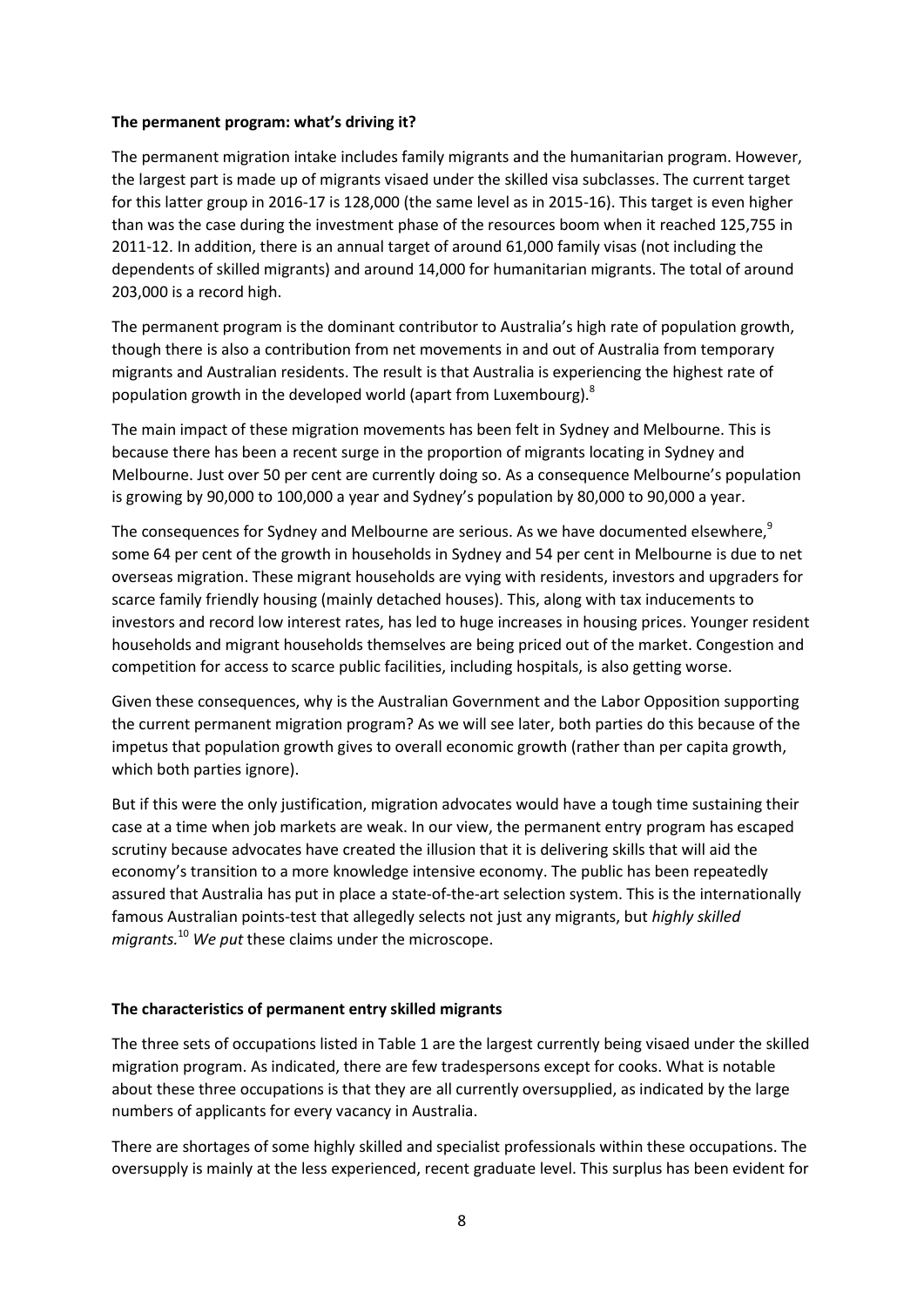several years, particularly for accountants and IT professionals.<sup>11</sup> The Commonwealth Department of Employment's recent surveys of each job market show that it is still very high.

Figure 1 which derives from the Department's 2015-16 surveys reports the average number of applicants for each professional job advertised in the three professions and in other professions, as well as the average number of applicants per vacancy whom employers deemed suitable. According to the employers surveyed by the Department of Employment, most of the large number of applicants regarded as unsuitable lacked experience or training in the skills employers were looking for, or were deficient in soft communication skills. This is often code for poor English skills. This outcome reflects the very high number of migrants looking for work in these occupations.

In the case of engineering, there were, on average, 48 applications for each advertised position and around 29 for each IT and accounting position. These ratios were far higher than for other professions.

#### **Figure 1: Average number of applicants and average number of suitable applicants per vacancy, selected professional-level occupations, Australia, 2015-16**



Source: Department of Employment, Skill Shortages – Statistical Summary 2015-16

Though the Department did not differentiate between the outcomes of migrants and Australian graduates, we know from other sources that recent Australian resident graduates are experiencing severe difficulties in finding work in these fields. According to the annual Graduate Destination Survey, the share of recent resident graduates in IT who found (any) full-time work by the end of April in the year following graduation has dropped from over 84 per cent in 2008 to around 67 per cent in 2015.  $^{12}$  The story is similar for accountants and engineers.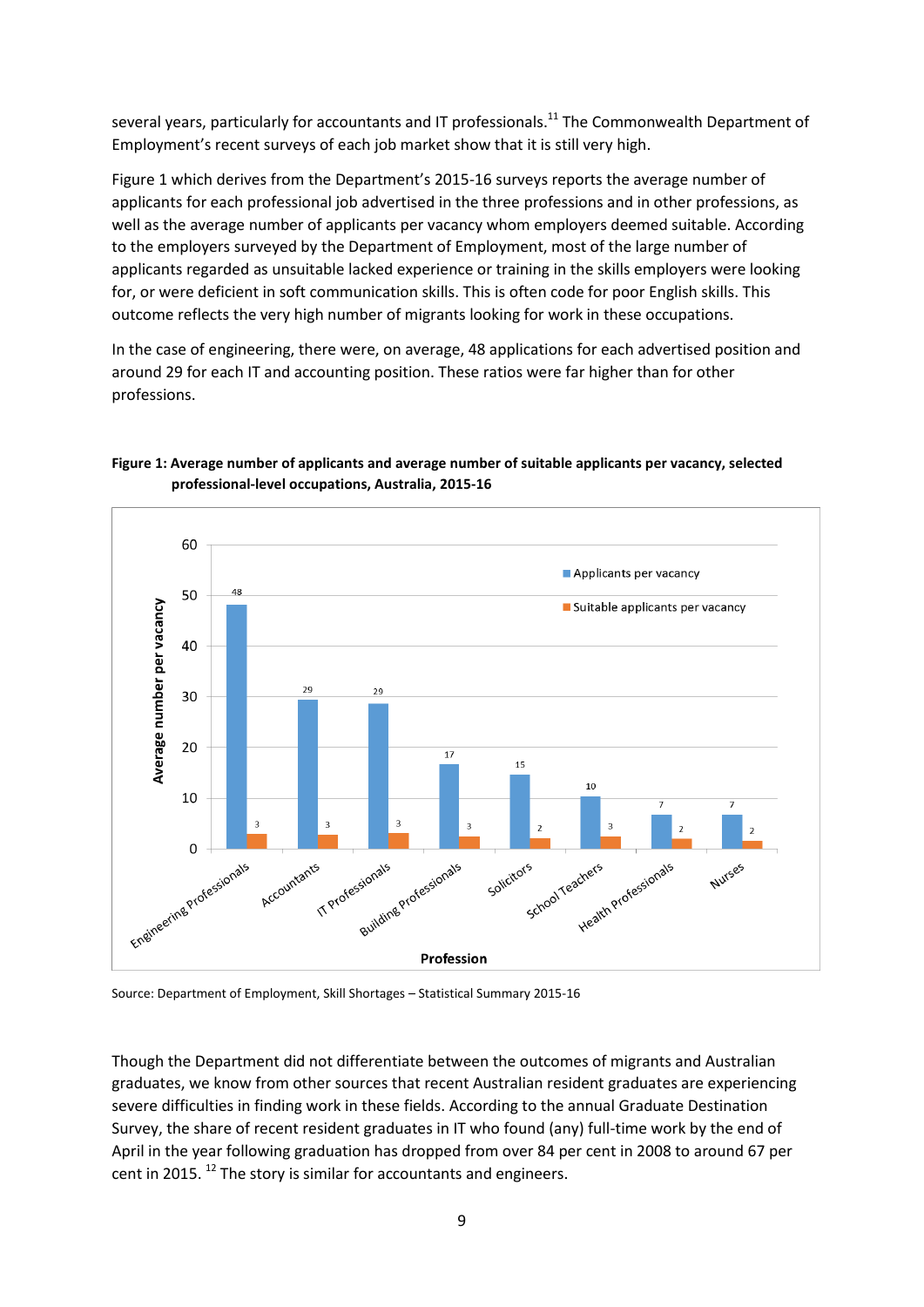This should be no surprise. In the case of engineering, there has been a massive fall in demand because of the drop in resource project construction. As for accounting, the subdued state of the Australian economy has coincided with competition from large numbers of migrants. The situation for resident graduates in IT is especially acute. As indicated, the annual number of resident undergraduate completions is just over 5,000. These graduates are competing with a huge annual influx of permanent and temporary migrants in the IT field. Table 1 shows there were some 9,733 of the former in 2015-16 and another 7,452 of the latter in the three IT occupations identified.

#### *Walking into a trap*

Young people are being encouraged by teachers, governments, universities and agencies like the Office of the Chief Scientist to enrol in STEM subjects. This advocacy appears to be working. Enrolments in the natural sciences, in IT and engineering are increasing (even if off a low base in the case of IT and engineering). The number of domestic undergraduate commencements increased in IT from 6,713 in 2010 to 8,048 in 2013 and in engineering from 14,186 in 2010 to 17,123 in 2013.<sup>13</sup>

They are being fed an illusion of bright prospects. The reality is that there is a limited number of entry level jobs in these professions. Resident graduates will also have to compete for these jobs against the large number of migrants being visaed in these fields.

#### **Why isn't the Australian government protecting Australian graduates' interests?**

There remains a widespread impression that residents' interests are protected from migrant competition by the operation of Skilled Occupation List. This was introduced in 2010, precisely with this objective. The eligible occupations on the list were defined as managerial, professional and trade occupations where there was an overall national shortage. Occupations not meeting this definition were excluded (they included cooks and hairdressers). This list is vital for prospective applicants because only those with occupations listed on the SOL are eligible to apply for a points tested visa.

Casual observers could hardly be blamed for concluding that the system takes into account the state of the Australian labour market. The annual review of the SOL conducted by the government sustains this impression. The public is invited to submit their views about whether particular occupations should or should not be on the SOL.

These submissions have sometimes provided evidence of an oversupply. But, only on rare occasions has this led to the actual removal of the occupation in question from the SOL. In the case of accounting, for example, the Department of Employment has recently recommended that accountants be removed. The Department of Health did the same for general practitioners (and some other health professions, including dentists) in the course of the 2015-16 review of the SOL.<sup>14</sup> Nevertheless, in both cases the advice was rejected. Similarly, the evidence cited above on the current oversupply of engineers and IT professionals has been ignored. All the occupations in question remain on the SOL.

Successive governments have avoided the embarrassment of deleting major occupations from the SOL by reference to another list of occupations called the Specialised Occupation List. These are occupations defined as 'high value and where skills take a long time to develop and acquire,' <sup>15</sup> and which are likely to be in high demand over the medium to long term. Most of the professional occupations on the SOL are on the Specialised Occupation List.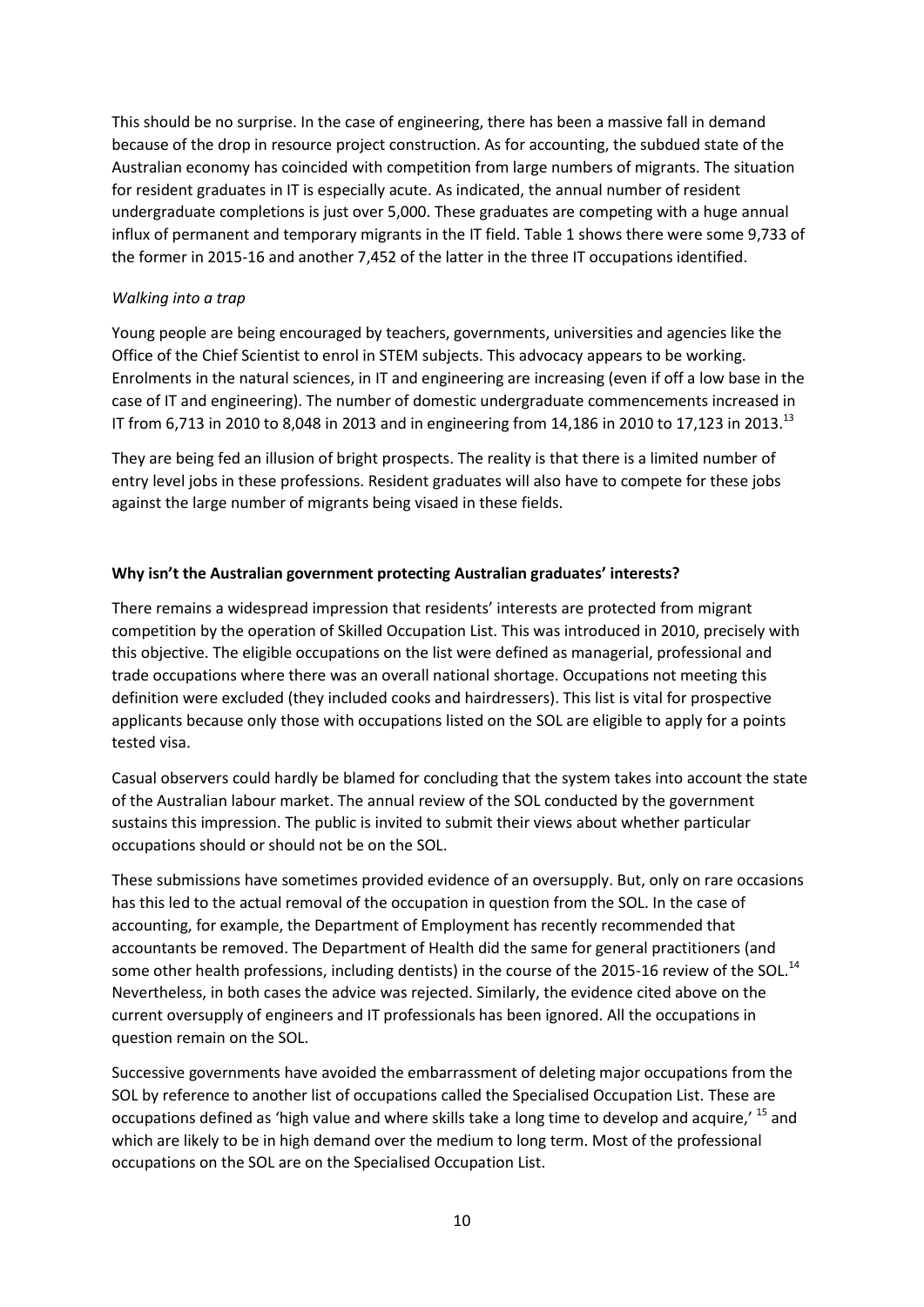The government's assumptions on the likely medium to long term demand for each occupation have been based on modelling dating to the era of the resources boom. The result was enormous projections for skill need.<sup>16</sup> The agencies responsible for determining the make-up of the SOL, initially Skills Australia, then the Australian Workforce Productivity Agency (AWPA) have continued to use these inflated assumptions for determining which occupations are on the Specialised Occupation List.

There is another notable case where these assumptions were challenged. The challenger was the Department of Health in its 2016 submission on GPs. This recommended that GPs as well as various specialist fields and dentists be taken off the SOL. As discussed elsewhere, this challenge was to no avail.<sup>17</sup>

The result is that the SOL provides minimal protection to resident skilled workers in fields that are oversupplied.

#### *The SOL is not about the current state of the labour market*

The Coalition Government has recently removed any uncertainty about the issue. AWPA was abolished by the Coalition Government in April 2014.<sup>18</sup> The responsibility for managing the SOL was transferred first to the Department of Industry, then in 2016 to the Department of Education and Training. This department makes no bones about what the current policy is. Its advice to those putting submissions on the 2016-17 SOL is that the SOL is concerned only:

With 'medium to long term' skills needs rather than immediate skills shortages. As such, the Department of Education and Training is only seeking information on longer term trends rather than immediate shortages and costs. 'Medium to long term' means 2-10 years. $^{19}$ 

In effect any decision to remove an occupation from the SOL is a political one. No matter what is said in the annual review of the SOL about oversupply problems the government can always claim that any current oversupply is temporary, pending return to 'normal' rates of economic growth and job demand. This is the case for all the major points-tested occupations reviewed so far. Accounting, IT, engineering and general practice all remain on the SOL.

Why is this happening? It is partly because in making its decisions the government has to deal with lobbying against removal from the SOL by powerful interests including the professional bodies, like the ACS for computing and the CPA for accounting. This is because of the revenue they earn from assessing the credentials of applicants.

For the government, however, the migration program has two main priorities, both of which trump any concern about the interests of recent Australian graduates. The first of these is the maintenance of high migration and the second, to promote the international student industry.

# *The program numbers are sacrosanct*

If the skilled program were adjusted to reflect the realities of the Australian labour market, it would have to be reduced. This is not an option for the big end of town or for the government. Immigration is needed to sustain desired levels of aggregate economic growth. With the recent decline in the minerals resources boom, there has been increasing emphasis on bolstering growth in the nonresource economy. The Australian Treasury now routinely relies upon the expectation of high population growth as a means of propping up targets for GDP growth.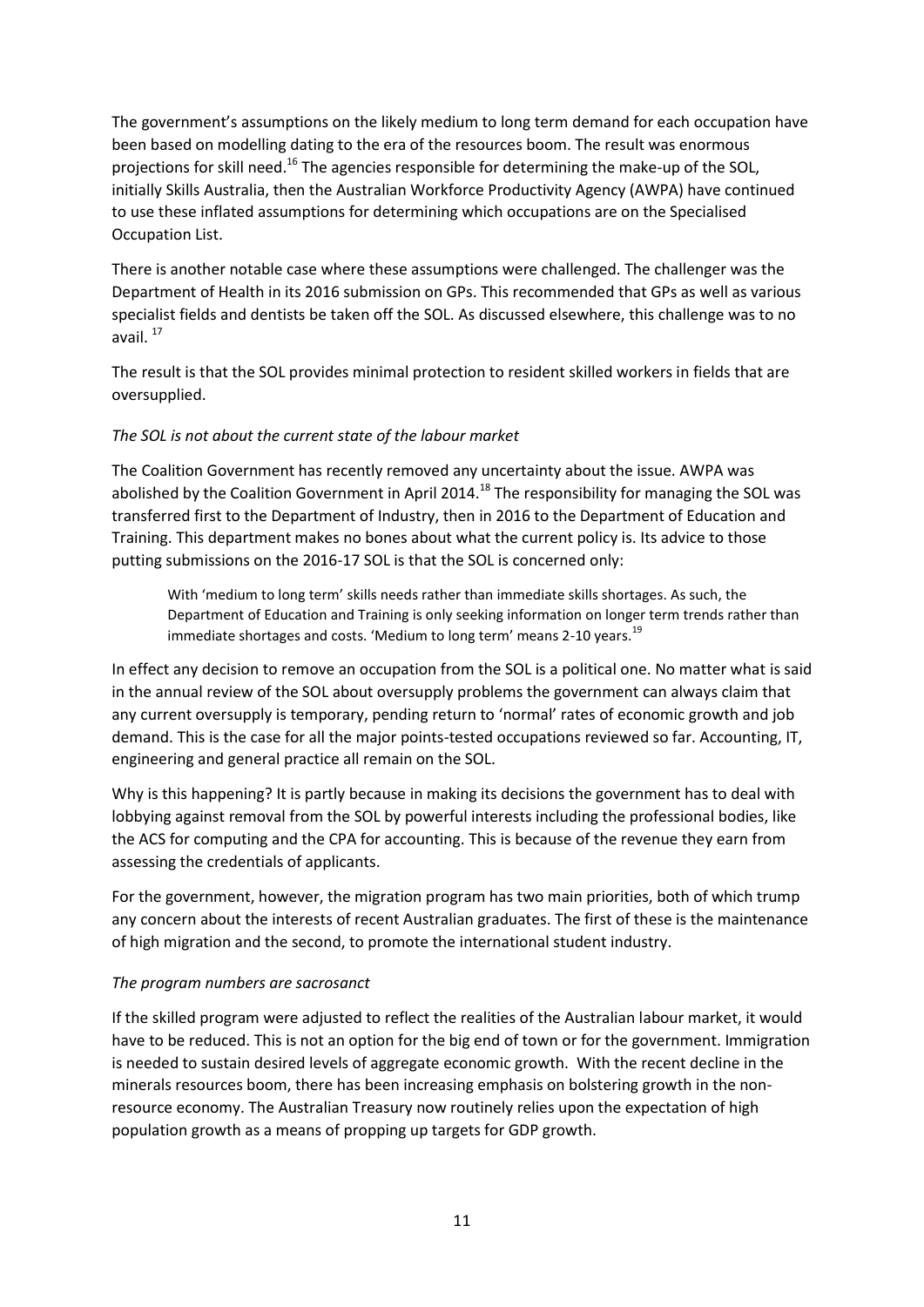So does the Reserve Bank. Philip Lowe, now the Governor, explains why. In an address to business economists in November 2014 Lowe told his audience that population growth is the key to offsetting Australia's current difficult economic setting. He notes that over the past decade Australia has had almost the fastest rate of population growth amongst OECD countries. If we continue this policy, he says, it will drive Australia's economic growth since migrants 'will require somewhere to live, to work and to play'. $20$ 

# *Prioritising international education*

Some may remember the crisis that hit Australian universities in the 2000s when there was an enormous expansion in overseas student enrolments. A number of universities had built their business plans around this expansion. Some regional universities, notably the University of Central Queensland, opened branch campuses in Sydney and Melbourne that exclusively catered for foreign students. They focussed on accounting and IT courses that, once completed, almost guaranteed the students access to permanent residence (given the selection system then in place).

The Labor Government at the time changed the selection system to manage these outcomes. As noted it established the SOL in 2010. This excluded cooks and hairdressers but included most of the main professional occupations. English language standards were also increased.

After intense lobbying from the overseas student industry (supported by a government anxious about new sources of economic growth) the Labor Government introduced a new Graduate Student visa (485) in 2013 that allows all overseas students to stay and work in Australia for at least two years after completing their Australian degree qualification. This was an important concession to the overseas student industry. This is because it included all overseas student graduates, regardless of the graduate's field of study and the state of the Australian labour market.

The Labour Government's 2013 initiative is starting to impact. The numbers of former international students obtaining a 485 visa in 2015-16 were 30,166 up from 20,952 in 2014-15

The occupations reviewed in this report are all major fields of study for overseas students. Management and commerce (which includes accounting), is the largest, followed by some distance by IT then engineering and medicine.

As the government and universities are well aware, the attraction of work in Australia after graduation (provided by the 485 visa) then the prospect of permanent residence via the pointstested visa subclasses is crucial to Australia's competitive position in attracting overseas students. As we will see below, the government has made sure that these prospects are good.

# **Is the skilled migration program attracting highly skilled migrants?**

If the program was actually selecting 'highly skilled' migrants, their recruitment might be defensible. It would support the often argued case that, by importing such people into Australia or keeping them here, this may contribute to Australia's internationally competitive knowledge-intensive industries.

The notion that the selection system is attracting highly skilled professionals serves to legitimate the skilled program, but has no basis in reality. The skilled program provides multiple pathways for selection. Applicants can be sponsored by an employer or gain entry by passing the points test. About a third are sponsored by employers and the rest are points-tested. If an employer sponsors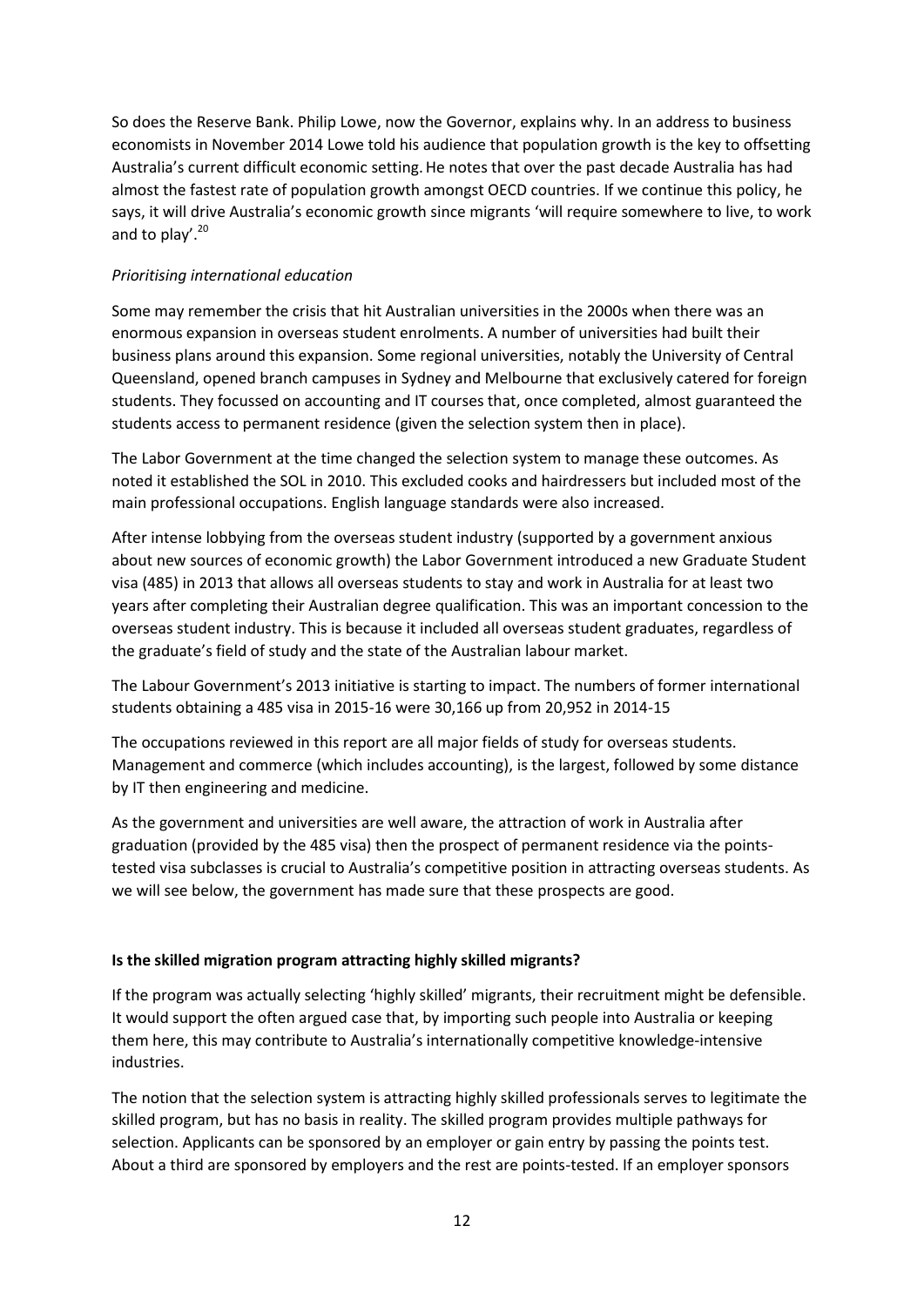someone, the applicant has to, at least notionally, meet the employers' expectations for the job in question (though employer-sponsored schemes are frequently abused to secure captive labour).

In the case of engineering, accounting and IT, only a minority are being sponsored by an employer in Australia and this minority is falling. This is hardly surprising. Most Indian 457s in IT are intracorporate transferees. The motivation for other genuine employers to sponsor migrants for permanent residence usually fades when there is plenty of local applicants.

However, this development will not deter high application levels for the points-tested visas. Australia is an attractive destination for many Asian professionals for reasons other than the immediate availability of employment in their field. For the DIBP, any reduction in employer sponsorship levels can easily be accommodated by expanding the number visaed through the pointstested visa subclasses.

#### *How the points test functions*

Of those currently points-tested, most of those selected with IT occupations are coming from overseas, as are about half of the engineers and around a third of those visaed as accountants. Most of those visaed after applying onshore are former overseas students as well as a few who came originally on 457 visas. The majority of the 457 group have been gaining permanent entry visas via the permanent entry employer sponsored visa subclass.

The points test pays no attention to the quality of the applicants. For overseas applicants, all that is required is a paper test which attests that the applicant has had experience (usually of at least eight years duration) in the particular occupation and possesses degree level qualifications (from any of a vast number of educational institutions across the globe with greatly differing standards). There are no bonus points, for example, if the applicant holds a qualification from a high prestige Indian technology university or from Harvard University. Nor is there any assessment of whether their work experience has any relevance to employer needs in Australia.

In addition, overseas applicants usually need to possess Proficient English (7 on the IELTs test — International English Language Testing System). This is the minimum standard most professions require if an applicant is to be eligible for processing by DIBP. One exception is the IT field. The Australian Computer Society which assesses IT applicants only requires Competent English, or 6 on the IELTS scale.

Our analysis of the DIBP data (not shown in the Tables) indicates that over half of those visaed under the points-tested IT professionals were Indian nationals, most of whom applied from overseas. As indicated, there are a huge number of IT graduates in India and intense competition for positions with the major Indian IT service companies. For the great majority who miss out, Australia is an attractive destination. Given the soft selection criteria, the pool of potential applicants is vast. For a demand driven system like Australia's points-test, the Australian government will always be able to meet its recruitment targets. As we have seen, it does not matter whether they have skills valuable in Australia or not. The points-test does not discriminate in favour of such skills.

For applicants applying in Australia who have graduated from Australian universities, job experience is not a necessary requirement. For example, if the applicant is in the age group 25-32 they receive 30 points. Another 15 points is granted to those with bachelor degrees, and an additional 5 points if the degree is gained from an Australian university. They are already in sight of the required 60 point pass mark. Since they have spent several years here and taken their course in English, they can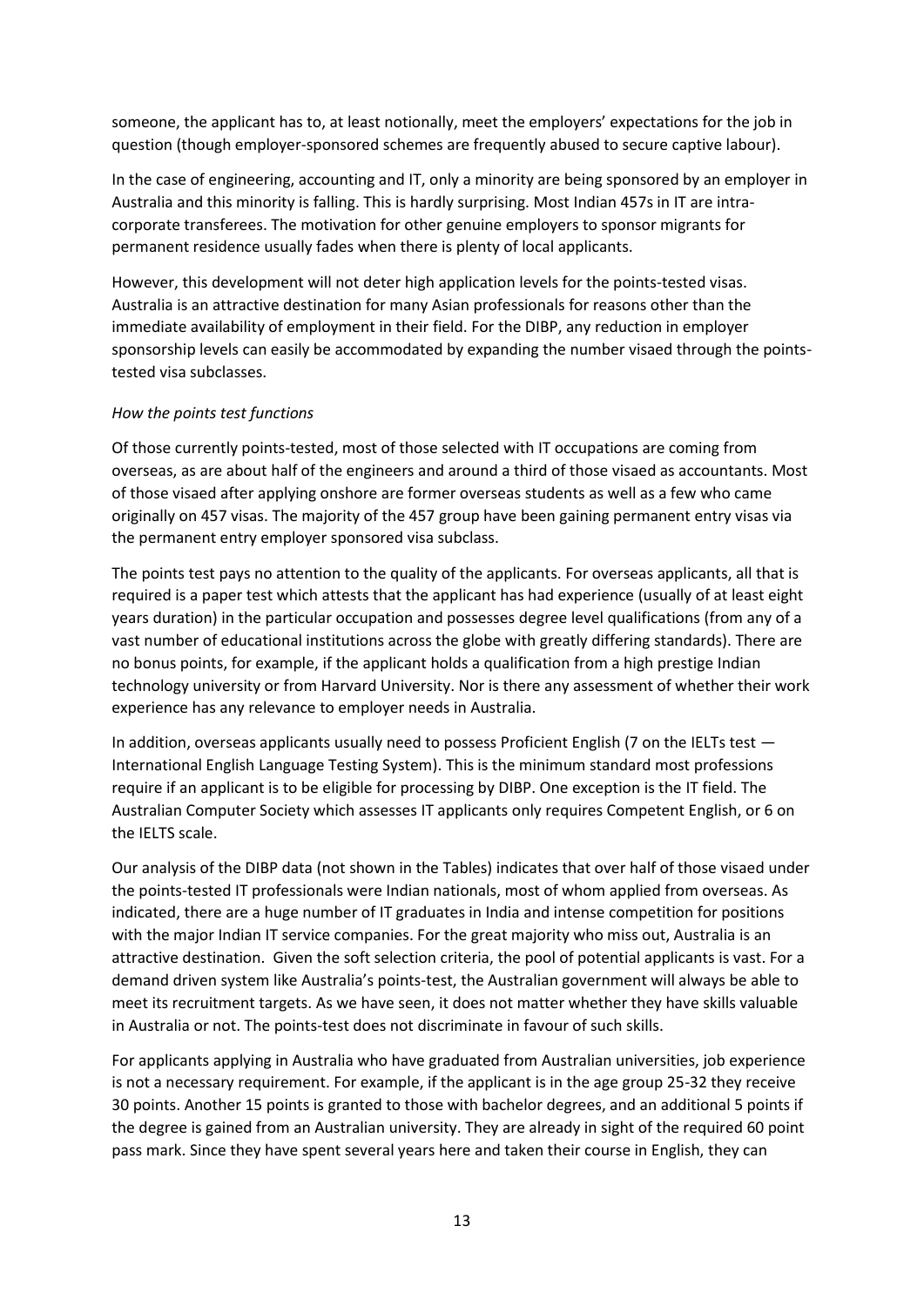usually, eventually, reach the Proficient English standard. If they do they receive ten points. That is all that is needed.<sup>21</sup>

So much for the 'highly skilled' fantasy! To repeat, there is no need for any relevant job experience at all for onshore former overseas student applicants under the points-tested visa subclasses. When these former overseas students enter the Australian job market, they face a similar problem to that of local graduates – how to break into an oversupplied labour market that puts a premium on experience.

#### **What is to be done?**

More information on the outcomes of migration movements is needed. Much of the public discussion of the permanent entry and 457 visa programs is poorly grounded when it comes to the occupations, numbers and skill profile of those being visaed. The data on the permanent entry program used in this study is not published by DIBP. Nor is the nominated base salary data for the 457 program by occupation. The limited salary data on the 457 program which are published (by industry, not occupation) are meaningful only to experts.

We offer some brief views on reform in what follows. These are brief, because earlier reports of ours offer more extensive recommendations.<sup>22</sup> These recommendations have usually been ignored. This is why in the introduction it was argued that if any serious public debate on the immigration program is to occur, the myths that sustain it must first be destroyed.

#### *Temporary migration*

We start with the 457 program. The government is allowing open-ended recruitment of skilled migrants on 457 visas with no labour market testing required for most professional and managerial occupations. The decision to sponsor is left to employers. The propensity to sponsor has dropped off in the last few years. The total number of primary applicants allocated 457 visas has fallen from 68,481 in 2012-13 to 45,395 in 2015-16. This outcome is often highlighted by politicians defending the 457 visa program.

What they don't acknowledge is that despite the slack labour market the level of sponsorship in the IT professions has actually increased, from 6,196 in 2013-14 (admittedly the first year of Labor's 457 reforms) to 7,452 in 2015-16 (Table 1). As indicated, most are being sponsored by IT service companies. The latter's success in winning an increasing chunk of IT consulting work in Australia is built on their freedom to import their own trained staff and to pay them much less than the market rate for comparable IT professionals.

This extraordinary outcome is occurring at a time when there is an oversupply of resident graduates and when the government is encouraging local students to enrol in IT courses.

The ideal solution is to prohibit 457 recruitment or intra-company transfers where there is an oversupply of Australian residents with the skills in question. This will require applying the principles underlying the SOL, as originally conceived in 2010, to the 457 visa program's Consolidated Sponsored Occupation List (CSOL). Occupations that are currently in oversupply would not be eligible for sponsorship.

The business response will be that while there may be a surplus of recent local and overseas student graduates, there are shortages of experienced professionals in some fields. Where this is the case sponsors like the IT service companies should be required, in return for the temporary right to import their own staff, to prepare plans and enforceable commitments to fill these vacancies via the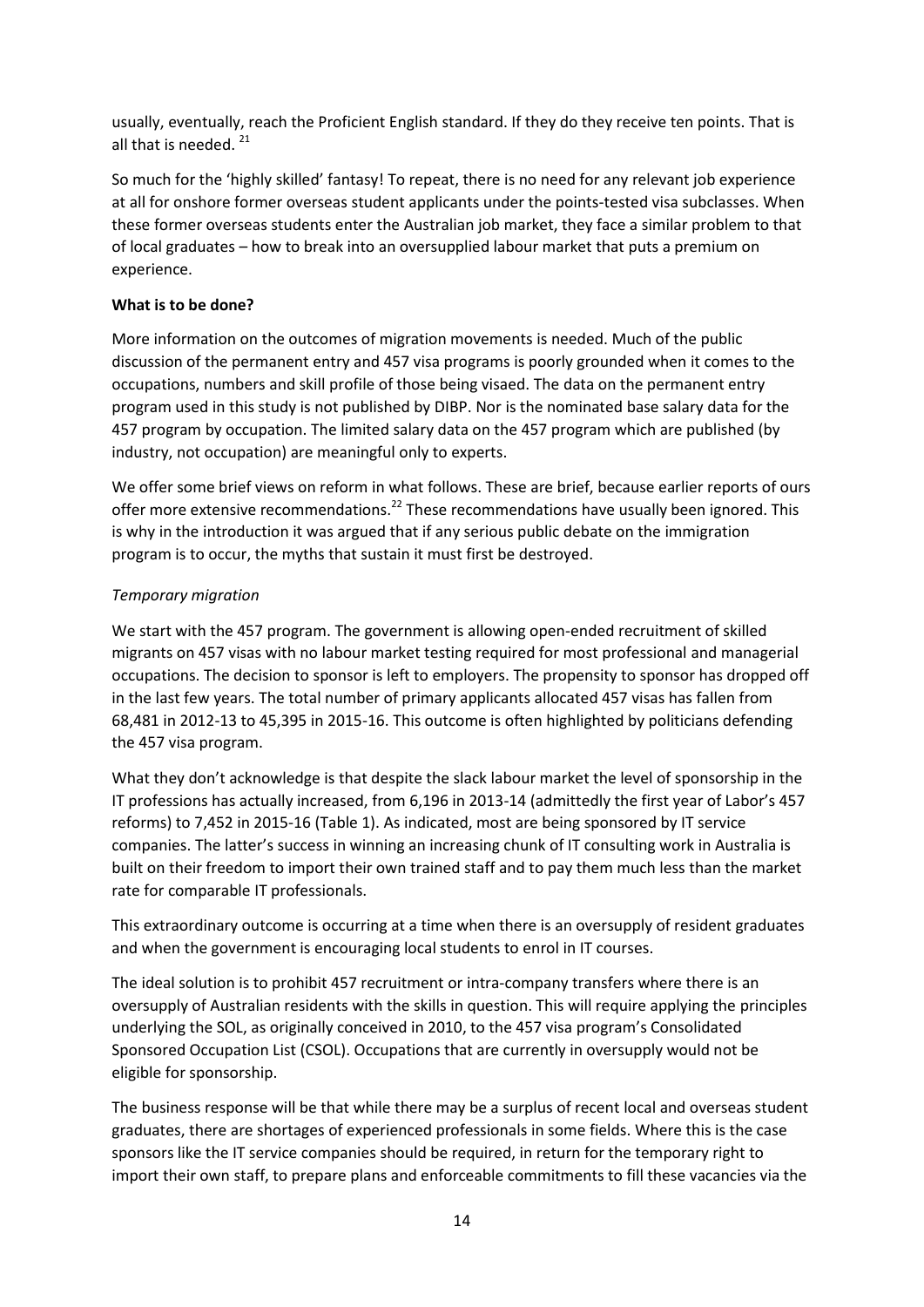recruitment and training of Australian resident professionals and graduates. The existing 457 'Labour Agreement' model provides a suitable framework.

The government might say that it has limited scope to cull the occupations on the 457-eligible list, because of Australia's existing 'international trade obligations' or its negotiating position in future multilateral or bilateral agreements. For example, Australia has committed in several FTAs (e.g. China, Korea, Japan, the TPP and others) not to apply any 'economic needs test' in the 457 program to certain foreign nationals. It remains to be seen whether removing occupations from the 457 list on the grounds of an oversupply in the Australian job market is considered an 'economic needs test'. If it does, the government must explain why it has surrendered Australia's ability to properly regulate the 457 visa program in the interests of Australians; and what steps it will take to reverse such an ill-considered measure.

If critical ICT and other professional occupations cannot be culled from the 457-eligible list for reasons of Australia's 'international trade obligations', then 457 sponsors must have a legal obligation to apply a rigorous labour market testing system. This can be done by a Legislative Instrument issued by the Immigration Minister.

The second essential 457 reform is that the 457 minimum salary 'floor' (or TSMIT) for ICT occupations should be increased from the current standard minimum (\$53,900 pa) to \$75,000 per year in 2016 and indexed annually in line with wage movements for ICT professionals in Australia.<sup>23</sup> This 'price signal' combined with other measures would force ICT employers to consider providing career entry pathways for Australian graduates. In the process, it would do more to encourage ICT enrolments than any fancy marketing exercise.

# *The permanent program*

Most skilled migrants are entering under the points-tested visa subclasses. They are supposed to be highly skilled people. A few may be, but not because the recruitment system prioritises their selection.

The main function of the points-test system is to deliver the number of migrants needed to meet the government's population growth targets and to support the overseas student industry. The result is that the system facilitates the selection of recent overseas student graduates from Australian institutions with no industry experience at all. In May 2016 the Coalition government also announced its plans to more actively promote Australian 'internships' and 'work experience' with 'leading Australian companies' for overseas students and graduates, and to lock its commitments into FTAs, starting with Singapore.<sup>24</sup>

Promotion of the overseas student industry is a good thing. However, it should be done by helping universities improve the quality of their teaching and the university experience and not to have to rely on access to permanent residence and post-study work visas to attract overseas students. They need more funding to accomplish this goal. The recent trend to reduce the real value of government funding for domestic students has forced universities to maximise their recruitment of overseas students.

Australia's current migration policies are delivering large numbers of professionals of dubious relevance to Australia's skill needs. These outcomes are making it even harder for local graduates and other jobseekers to find work. Also the permanent program is a major source of the population growth Australia's major metropolises are facing. Young Australians are being hit both ways. They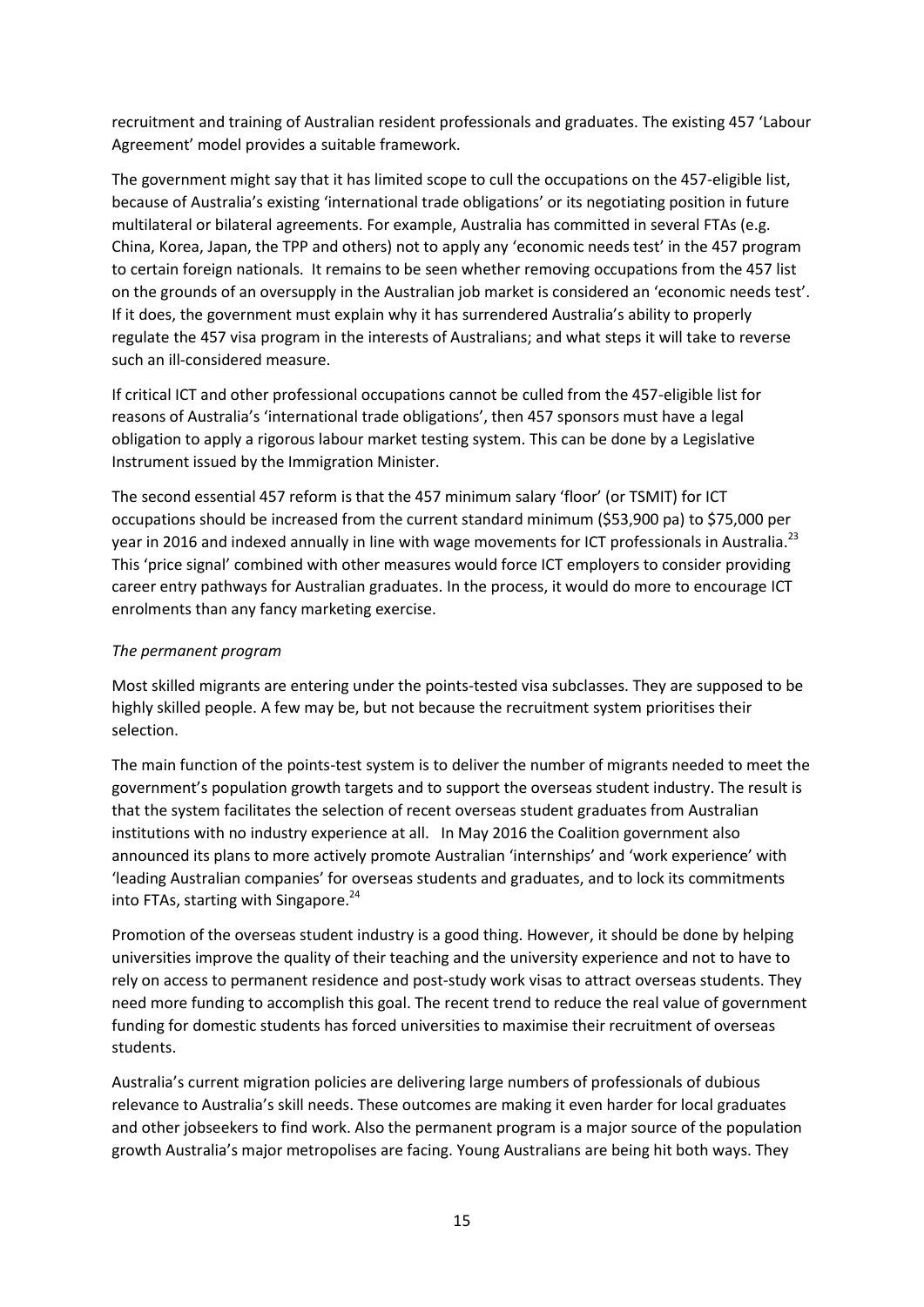have to endure tough job markets and face the prospect of being unable to afford family friendly housing in these metropolises.

The solution is to reduce the skilled program. This would be accomplished if the SOL was restored to its earlier role, as described above, and applied to the points-tested visa subclasses as well as to the 457 program.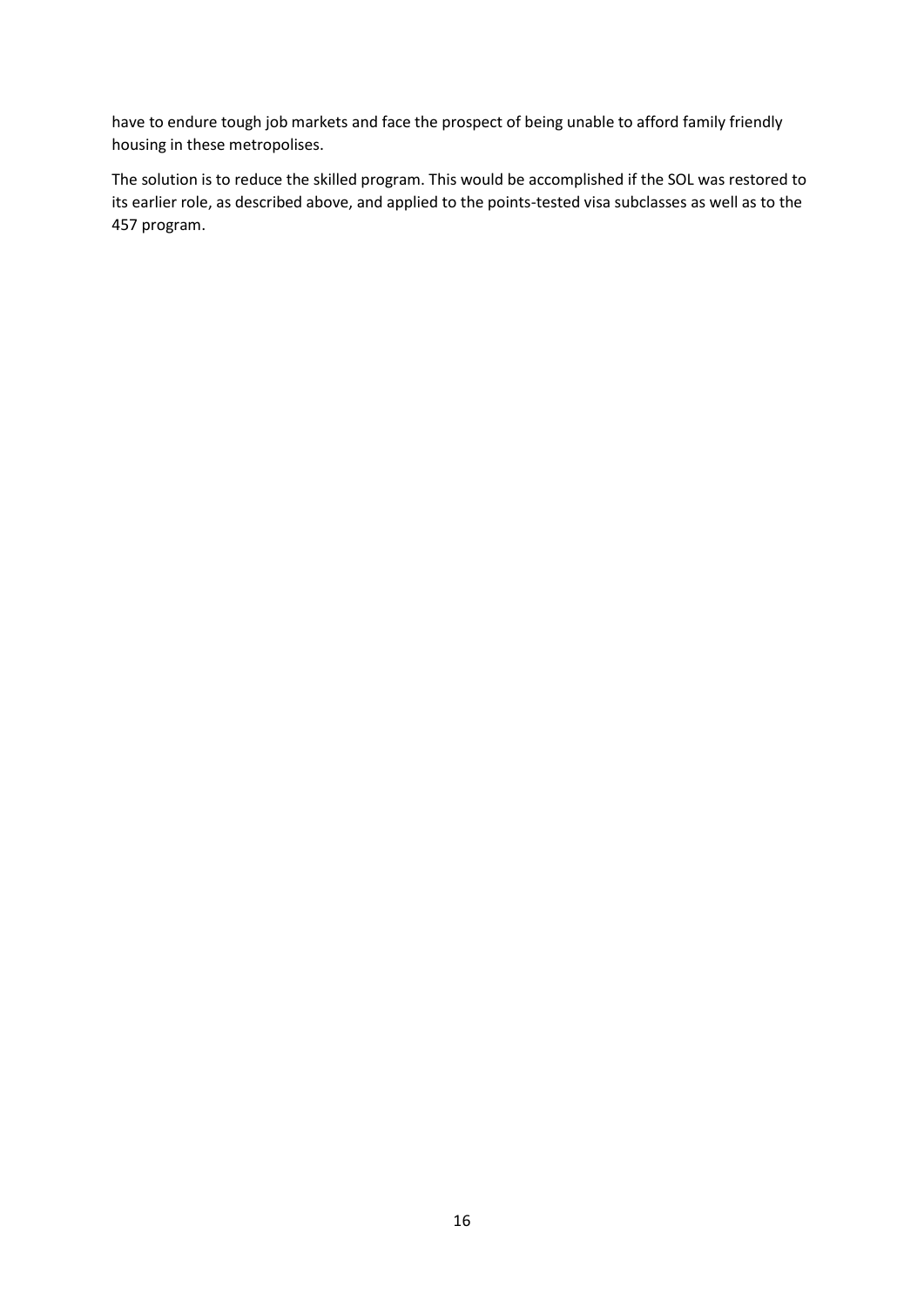#### **Appendix I**

| by nominated base salary <sup>(b)</sup> : 2012-13 to 2015-16 (to 31 December 2015) |         |         |         |              |  |  |  |
|------------------------------------------------------------------------------------|---------|---------|---------|--------------|--|--|--|
| Nominated base salary <sup>(b)</sup>                                               | 2012-13 | 2013-14 | 2014-15 | 2015-16 to   |  |  |  |
|                                                                                    |         |         |         | 31 Dec. 2015 |  |  |  |
|                                                                                    | No.     | No.     | No.     | No.          |  |  |  |
| \$1 to \$40,000 (c)                                                                | 230     | 189     | 178     | 88           |  |  |  |
| \$40,001 to \$53,900 <sup>(c)</sup>                                                | 160     | 1026    | 1408    | 538          |  |  |  |
| \$53,900 or less                                                                   | 390     | 1,215   | 1,586   | 626          |  |  |  |
| \$53,901 to \$61,920                                                               | 1,219   | 833     | 1,034   | 406          |  |  |  |
| \$61,921 to \$70,180                                                               | 1,731   | 828     | 893     | 399          |  |  |  |
| \$70,181 to \$87,400                                                               | 1,330   | 1,166   | 1,495   | 697          |  |  |  |
| \$87,401 to \$95,100                                                               | 172     | 186     | 274     | 154          |  |  |  |
| \$95,101 to \$108,200                                                              | 118     | 160     | 195     | 122          |  |  |  |
| \$108,201 to \$138,900                                                             | 142     | 126     | 209     | 101          |  |  |  |
| \$138,901 or more                                                                  | 28      | 24      | 36      | 25           |  |  |  |
| Total                                                                              | 5,130   | 4,539   | 5,722   | 2,530        |  |  |  |
|                                                                                    |         |         |         |              |  |  |  |
|                                                                                    | %       | %       | %       | %            |  |  |  |
| \$1 to \$40,000 (c)                                                                | 4.5     | 4.2     | 3.1     | 3.5          |  |  |  |
| \$40,001 to \$53,900 <sup>(c)</sup>                                                | 3.1     | 22.6    | 24.6    | 21.3         |  |  |  |
| \$53,900 or less                                                                   | 7.6     | 26.8    | 27.7    | 24.7         |  |  |  |
| \$53,901 to \$61,920                                                               | 23.8    | 18.4    | 18.1    | 16.0         |  |  |  |
| \$61,921 to \$70,180                                                               | 33.7    | 18.2    | 15.6    | 15.8         |  |  |  |
| \$70,181 to \$87,400                                                               | 25.9    | 25.7    | 26.1    | 27.5         |  |  |  |
| \$87,401 to \$95,100                                                               | 3.4     | 4.1     | 4.8     | 6.1          |  |  |  |
| \$95,101 to \$108,200                                                              | 2.3     | 3.5     | 3.4     | 4.8          |  |  |  |
| \$108,201 to \$138,900                                                             | 2.8     | 2.8     | 3.7     | 4.0          |  |  |  |
| \$138,901 or more                                                                  | 0.5     | 0.5     | 0.6     | 1.0          |  |  |  |
| Total                                                                              | 100.0   | 100.0   | 100.0   | 100.0        |  |  |  |

# **Table A1: 457 primary visa grants(a) to Indian citizens in ICT Business and Systems Analysts (ANZSCO 2611) and Software and Applications Programmers (ANZSCO 2613)**

Source: DIBP customised data, BE9300, March 2016.

(a) Includes a small number of grants under 'concessional' 457 Labour Agreements (<100 each full financial year). Concessions can be granted on 457 salary or other requirements, e.g. English skills. (b) The gross annual salary based on a 38 hour week that the employer has indicated they will pay to the primary visa holder', excluding 'the value of salary packaged items, bonuses, commissions or

 other payments...' such as superannuation (DIBP *Subclass 457 quarterly report*, 31 December 2015). (c) 457 rules allow visa grants to be approved where the nominated base salary is below the 457 TSMIT\* (\$53,900 from 1/7/13), if the TSMIT level is met after including the agreed monetary value of certain employer-provided non-cash items (e.g. accommodation, private health insurance, laptops).

\* TSMIT - 457 'Temporary Skilled Migration Income Threshold', the 457 salary floor.